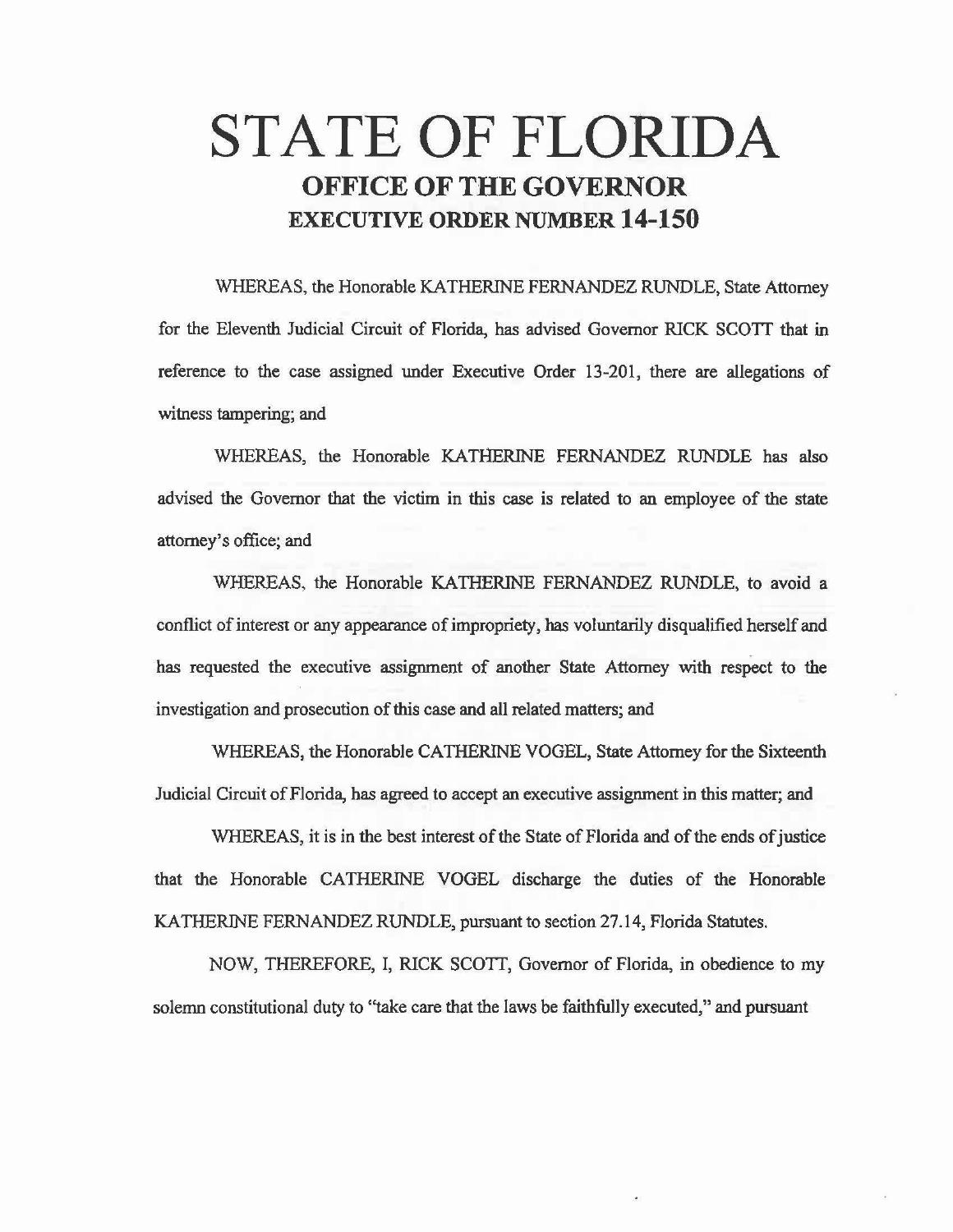to the Constitution and laws of the State of Florida, issue the following Executive Order, effective immediately:

## Section 1.

The Honorable CATHERINE VOGEL, State Attorney for the Sixteenth Judicial Circuit of Florida) referred to as the "Assigned State Attorney/' is assigned to discharge the duties of the Honorable KATHERINE FERNANDEZ RUNDLE, State Attorney for the Eleventh Judicial Circuit of Florida, as they relate to the investigation, prosecution and all matters related to potential witness tampering in the case under Executive Order 13·201. Section 2.

The Assigned State Attorney or one or more Assistant State Attorneys and Investigators, who have been designated by the Assigned State Attorney, shall proceed immediately to the Eleventh Judicial Circuit of Florida, and are vested with the authority to perform the duties prescribed herein.

Section 3.

All residents of the Eleventh Judicial Circuit are requested, and all public officials are directed) to cooperate and render whatever assistance is necessary to the Assigned State Attorney, so that justice may be served.

## Section 4.

The period of this Executive Assignment shall be for one (1) year, to and including May 1, 2015.